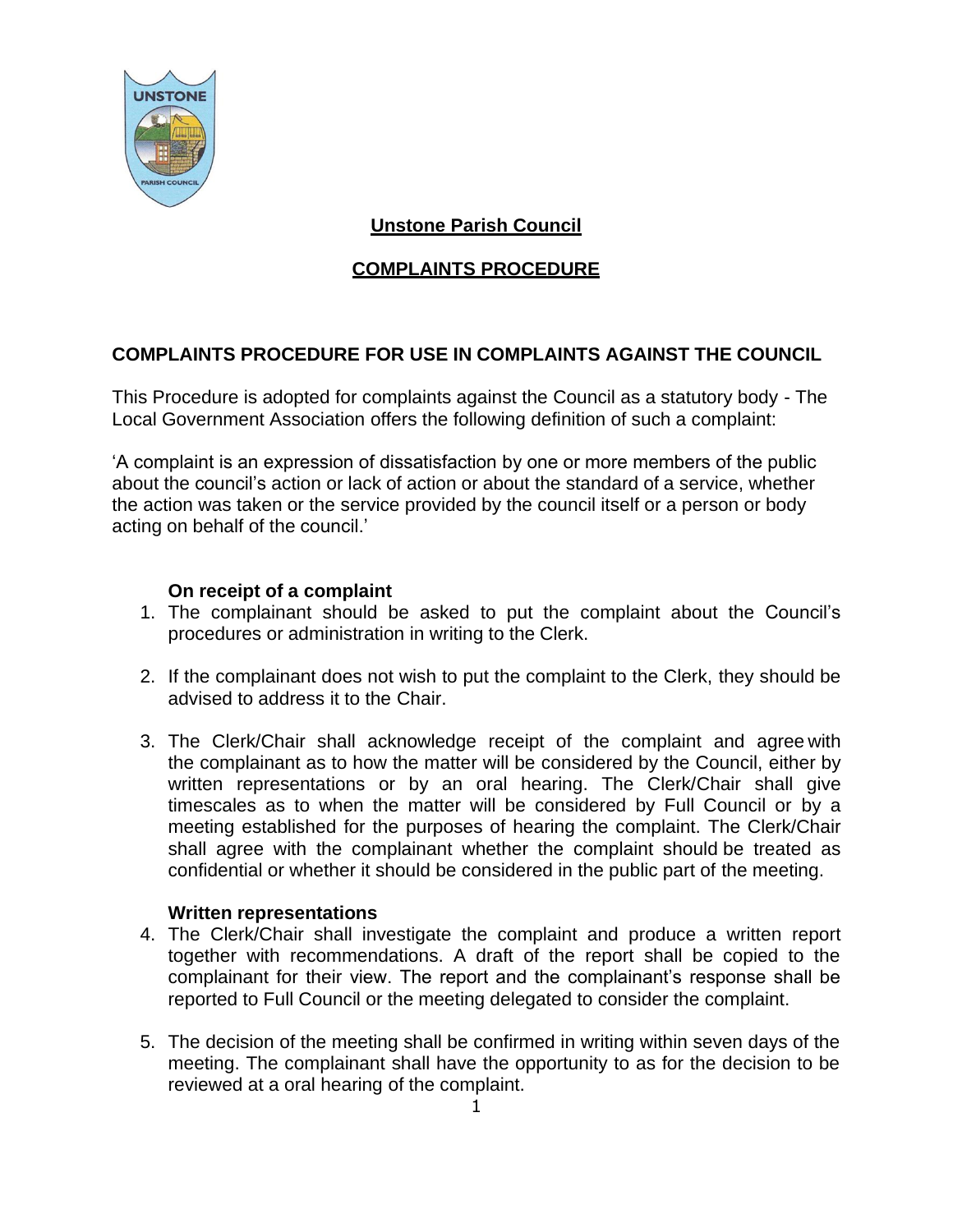

## **Oral Hearing**

- 6. The complainant shall be invited to attend the meeting and to bring with them a representative if they wish.
- 7. Seven clear working days prior to the meeting, the complainant shall provide the Council with copies of any documentation or other evidence relied on. The Council shall provide the complainant with copies of any documentation upon which they wish to rely at the meeting and shall do so promptly, allowing the complainant the opportunity to read the material in good time for the meeting.
- 8. The Council shall consider whether the circumstances of the meeting warrant the exclusion of the public and the press. Regardless of a decision to exclude the public, any decision on a complaint shall be announced at the Council meeting in public.
- 9. The Chairman of the meeting should introduce everyone and explain the procedure.
- 10.The complainant (or representative) should outline the grounds for complaint and, thereafter, questions may be asked by (i) the Clerk or other nominated officer and then (ii) Councillors.
- 11.The Clerk or other nominated officer will have an opportunity to explain the Council's position and questions may be asked by (i) the complainant and (ii) Councillors.
- 12.The Clerk or other nominated officer and then the complainant shouldbe offered the opportunity to summarise their position.
- 13.The Clerk or other nominated officer and the complainant should be asked to leave the room while Members decide whether or not the grounds for the complaint have been made. If a point of clarification is necessary, both parties shall be invited back.
- 14.The Clerk or other nominated officer and the complainant should be given the opportunity to wait for the decision but if the decision is unlikely to be finalised on that day they should be advised when the decision is likely to be made and when it is likely to be communicated to them.
- 15.The decision should be confirmed in writing within seven working days together with details of any action to be taken.